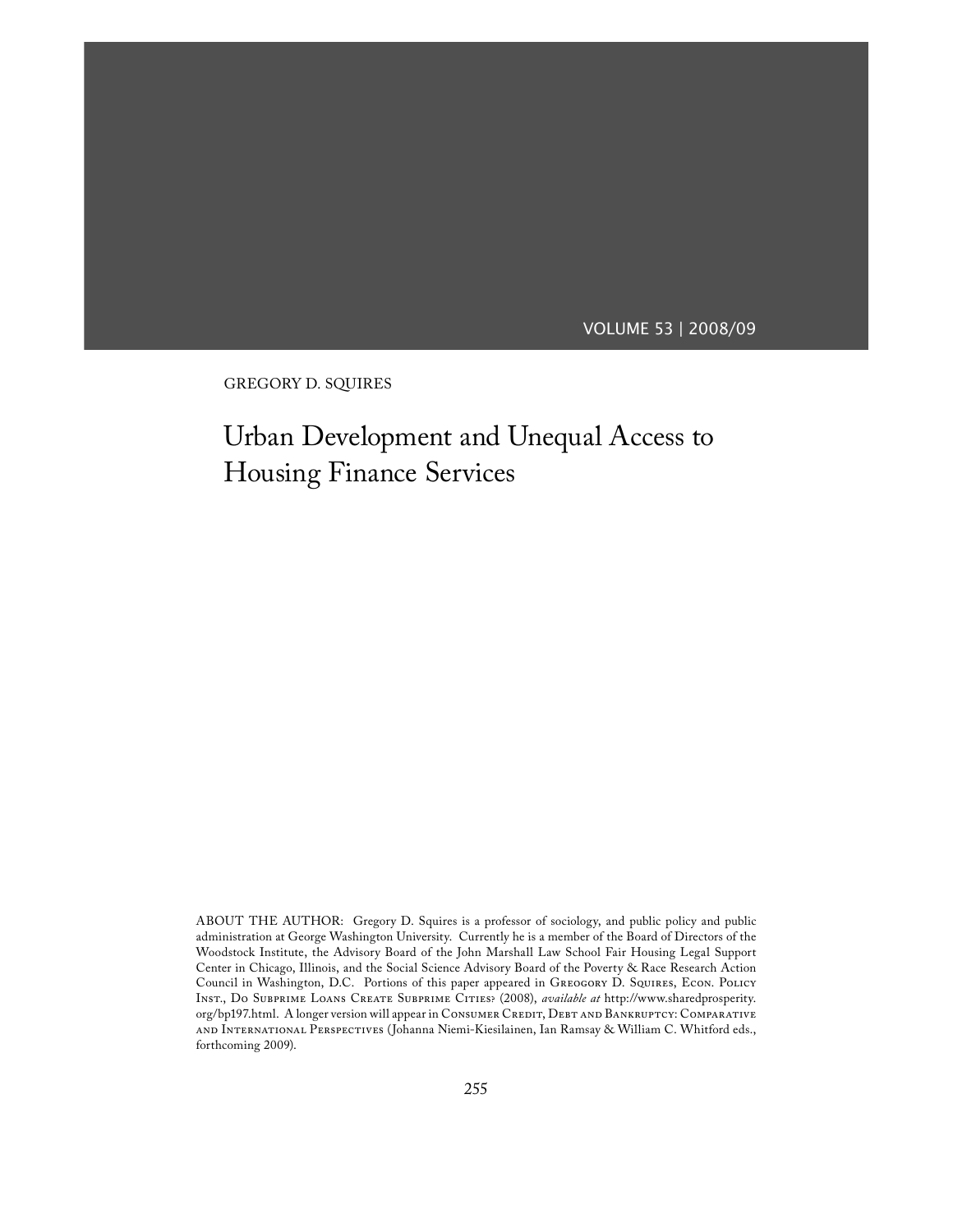Dramatic changes have taken place in the nation's mortgage lending markets in recent years. Passage of the Community Reinvestment Act ("CRA") in 1977, enforcement of the federal Fair Housing Act ("FHA"), and compliance with a range of local, state, and national fair lending rules have increased access to credit for many households and communities long denied conventional financial services. But within the past decade the rise in subprime and predatory lending has put many families and neighborhoods in financial jeopardy as default and foreclosure rates are skyrocketing, particularly in minority and low income areas. Fingers are pointed in several directions: greed on the part of families trying to buy homes they could not afford, lax underwriting by originators, inaccurate appraisals, fraudulent practices by investment bankers, inattention by regulators, and more. Community groups, elected officials, bank regulators, and mortgage lenders themselves are debating over how the nation should respond.

 Lost amidst recent debates is the central role that surging economic inequality has played. The concentration of income and wealth at the top coupled with the concentration of poverty have nurtured significant increases in subprime and predatory lending among vulnerable communities. Strengthening the CRA and enforcing its provisions are necessary but not sufficient conditions for ameliorating the crises created by recent lending practices. Broader, macro-economic policies that directly address various trajectories of economic inequality must complement progressive banking and bank regulatory reforms if emerging challenges are to be met. This article examines the impact of inequality on subprime and predatory lending and offers a range of policy responses to the emerging problems confronting urban communities across the country.

 The following section documents the growing polarization in the distribution of income and wealth. The consequences of such patterns are explored in the subsequent section. This is followed by a review of the impact of uneven development on financial services. The article concludes with a discussion of the public policies and private practices that created the uneven development and proposes alternatives that can ameliorate that inequality along with many of the ensuing social costs.

# *Surging Inequality*

 By virtually any measure economic inequality has increased in recent decades. Between 1967 and 2007, the share of income in the U.S. going to the top quintile of all households increased from 43.6% to 49.7%, while the share going to the bottom fifth dropped from 4.0% to 3.4%.<sup>1</sup> Since the mid 1970s, compensation for the 100 highest paid chief executive officers increased from \$1.3 million, or thirty-nine times the pay of the average worker, to \$37.5 million, or more than 1,000 times the pay of a typical worker.<sup>2</sup> In 2004, those in the top one percent enjoyed a 12.5% increase in their incomes compared to 1.5% for the remaining 99%.<sup>3</sup>

<sup>1.</sup> Carmen DeNavas-Walt, Bernadette D. Proctor & Jessica C. Smith, U.S. Census Bureau, INCOME, POVERTY, AND HEALTH INSURANCE COVERAGE IN THE UNITED STATES: 2007 40 (2008).

<sup>2.</sup> Paul Krugman, *For Richer*, N.Y. Times Mag., Oct. 20, 2002, at 62.

<sup>3.</sup> Paul Krugman, Editorial, *Left Behind Economics*, N.Y. Times, July 14, 2006, at A19.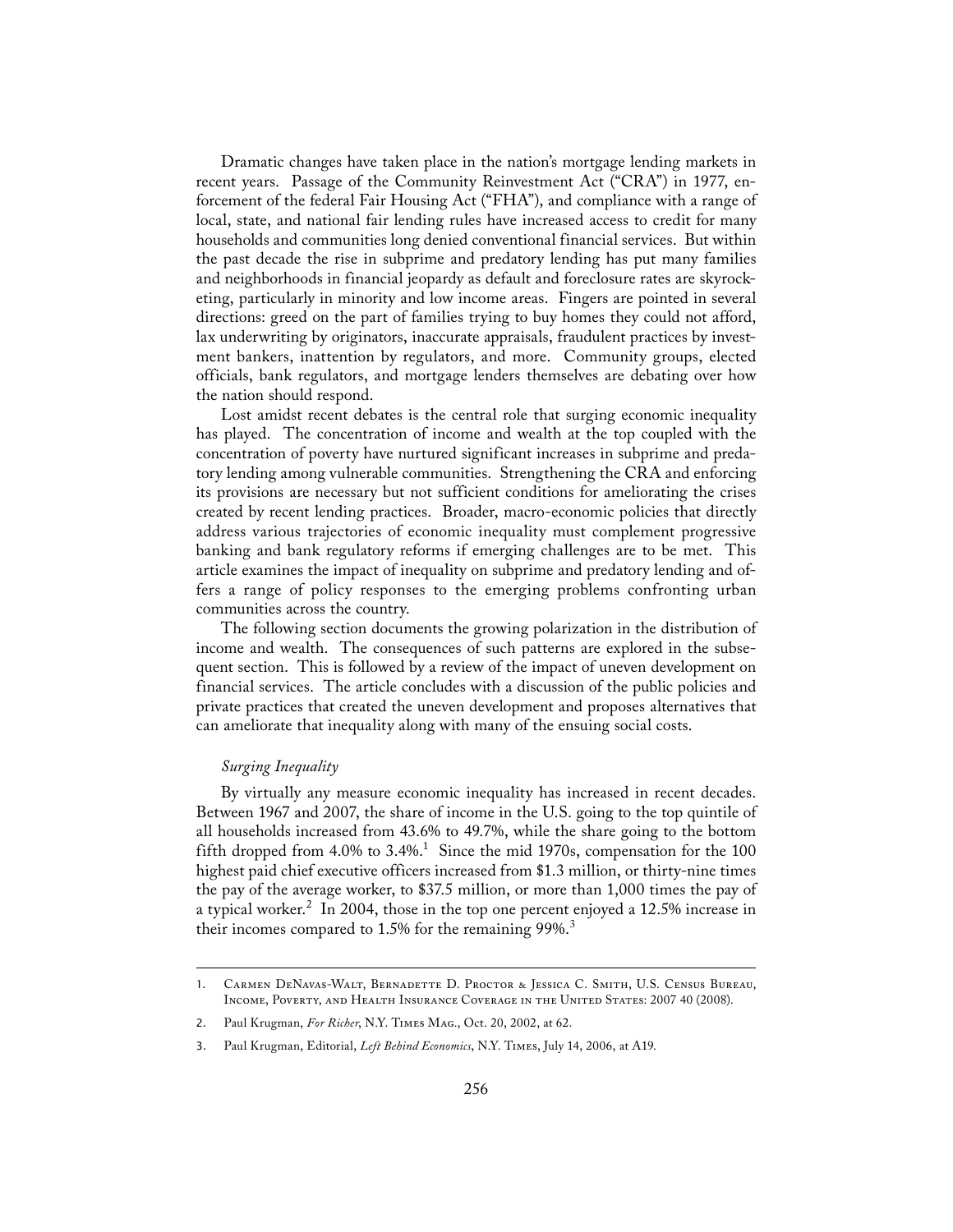## **NEW YORK LAW SCHOOL LAW REVIEW**  VOLUME 53 | 2008/09

 Wealth, of course, has long been much more unequally distributed than income, and that inequality has increased over time. Between 1983 and 2001, the share of wealth going to the top five percent grew from 56.1% to 59.2%. While African Americans and Hispanics earn approximately two-thirds of what whites earn, wealth holdings for the typical non-white family are approximately one-tenth that of the typical white family.<sup>4</sup>

 City residents have been falling behind their suburban counterparts, and nonwhite neighborhoods have been falling behind white communities. In 1960, per capita income in cities was 105% that of suburbanites, but by 1990, urban residents were earning just 84% of those in the suburbs.<sup>5</sup> The median census tract income for the typical black household in 1990 was \$27,808 compared to \$45,486 for whites, a gap of \$17,679. A similar pattern holds for Hispanics.<sup>6</sup>

 Between 1970 and 2000, the number of high poverty census tracts (those where 40% or more of the population is poor) grew from 1177 to 2510, and the number of people living in those tracts grew from 4.1 million to 7.9 million.<sup>7</sup> The isolation of rich and poor families is also reflected by the declining number of middle-income communities.<sup>8</sup> Between 1970 and 2000, the number of middle income neighborhoods (census tracts where the median family income is between 80% and 120% of the median family income for the metropolitan area) dropped from 58% to 41% of all metropolitan area neighborhoods.<sup>9</sup> And whereas more than half of lower-income families lived in middle income neighborhoods in 1970, only 37% of such families did so in 2000.10 The share of low-income families in low-income areas grew from 36% to 48%.11

 Even longer standing patterns of racial segregation persist. Nationwide, the black/white index of dissimilarity declined from .73 to .64 between 1980 and 2000.12

- 4. Thomas M. Shapiro, The Hidden Cost of Being African American 48–49 (2006); *see also* Nat'l CMTY. REINVESTMENT COAL. & WOODSTOCK INST., A LIFETIME OF ASSETS (2006).
- 5. Interwoven Destinies: Cities and the Nation 25 (Henry G. Cisneros ed., 1993); John R. Logan, Lewis Mumford Ctr. for Comparative Urban and Regional Research, Univ. at Albany, The Suburban Advantage: New Census Data Show Unyielding City-Suburb Economic Gap, and SURPRISING SHIFTS IN SOME PLACES (2002).
- 6. John R. Logan, Lewis Mumford Ctr. for Comparative Urban Regional Research, Univ. at Albany, Separate and Unequal: The Neighborhood Gap for Blacks and Hispanics in METROPOLITAN AMERICA tbl. 1 (2002).
- 7. *Compare* Paul A. Jargowsky, Poverty and Place: Ghettos, Barrios, and the American City 34 (1998) (reporting 1970 figures), *with* Paul A. Jargowsky, Brookings Inst., Stunning Progress, Hidden Problems: The Dramatic Decline of Concentrated Poverty in the 1990s 20 (2003).
- 8. Jason C. Booza, Jackie Cutsinger & George Galster, Brookings Inst., Where Did They Go? The Decline of Middle-Income Neighborhoods in Metropolitan America 1 (2006).
- 9. *Id*.
- 10. *Id*.
- 11. *Id*. at 7.

<sup>12.</sup> John Iceland, Daniel H. Weinberg & Erika Steinmetz, U.S. Census Bureau, Racial and Ethnic Residential Segregation in the United States: 1980–2000 tbl. 1 (2002). This index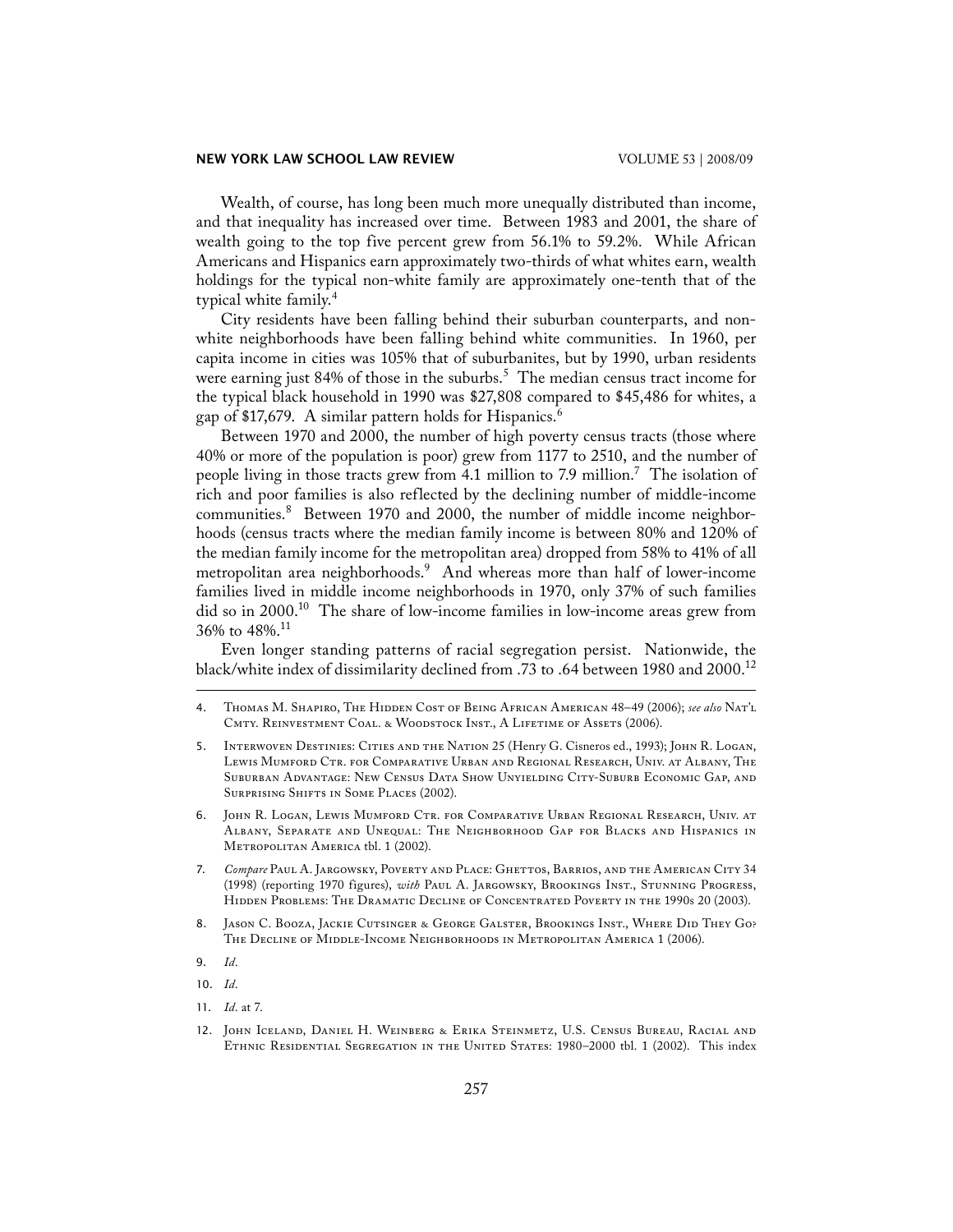Scores above .60 are widely viewed as reflecting high levels of segregation. But in the large metropolitan areas where the black population is most concentrated, segregation levels persist at high levels reaching at or near .80 in New York, Chicago, Detroit, Milwaukee, and many other urban communities. Lower levels exist primarily in western and southwestern communities with small black populations. For Hispanics and Asians, segregation levels are much lower, approximately .4 and .5, but they have remained at that level or actually increased slightly between 1980 and  $2000^{13}$ 

## *Costs of Uneven Development*

 These patterns of development have adverse consequences for metropolitan areas. For residents of low-income and minority communities, a range of opportunities, including access to financial services, is limited.

 Perhaps the most immediate costs result from both a skills and spatial mismatch. Those most in need of jobs (low-income residents of central city neighborhoods) lack the skills for, and live the greatest distance from, the areas where job growth is most highly concentrated.<sup>14</sup>

 Health care services are particularly unevenly distributed. For example, in the affluent and predominantly white northwest side of Washington, D.C., and the neighboring suburb of Bethesda, Maryland, there is one pediatrician for every 400 children compared to one for every 3700 in the District's predominantly poor and black southeast side.<sup>15</sup> In the predominantly black and Latino South Central Los Angeles community there is one primary care physician for every 12,993 residents compared to one for every 214 in the nearby wealthy community of Bel Air.<sup>16</sup>

 The quality of public schools varies dramatically in large part because funding is based primarily on local property taxes. For example, in the 2002–2003 school year the city of New York (where 72% of the school population was black or Hispanic and 83% of the students were eligible for free or subsidized lunches) per pupil expendi-

- 13. Iceland, Weinberg & Steinmetz, *supra* note 12, at tbls. 3 & 5; *see also* John E. Farley & Gregory D. Squires, *Fences and Neighbors: Segregation in 21st Century America*, 4 Contexts 33, 34–35 (2005).
- 14. *See generally* William J. Wilson, The Bridge over the Racial Divide: Rising Inequality and Coalition Politics (1999); William J. Wilson, When Work Disappears: The World of the New Urban Poor (1996); John F. Kain, *Housing Segregation, Negro Employment, and Metropolitan Decentralization*, 82 Q.J. Econ. 175, 179–189 (1968); John F. Kain, *A Pioneer's Perspective on the Spatial Mismatch Literature*, 41 URBAN STUDIES 7 (2004).
- 15. Peter Dreier, John Mollenkopf & Todd Swanstrom, Place Matters: Metropolitics for the Twenty-First Century 77–78 (2d ed., rev. 2004).
- 16. Michael K. Brown et al., Whitewashing Race: The Myth of a Color-Blind Society 14 (2003).

varies from 0 to 1, where a score of 0 would indicate that each neighborhood had the same racial composition of the metropolitan area as a whole and a score of 1 would represent total segregation meaning every neighborhood was either all African American or all white. *Id.* at 5. For a more complete discussion of the index of dissimilarity, see Jeffrey M. Timberlake & John Iceland, *Change in Racial and Ethnic Residential Inequality in American Cities, 1970–2000*, 6 City & Community 335, 335–65 (2007).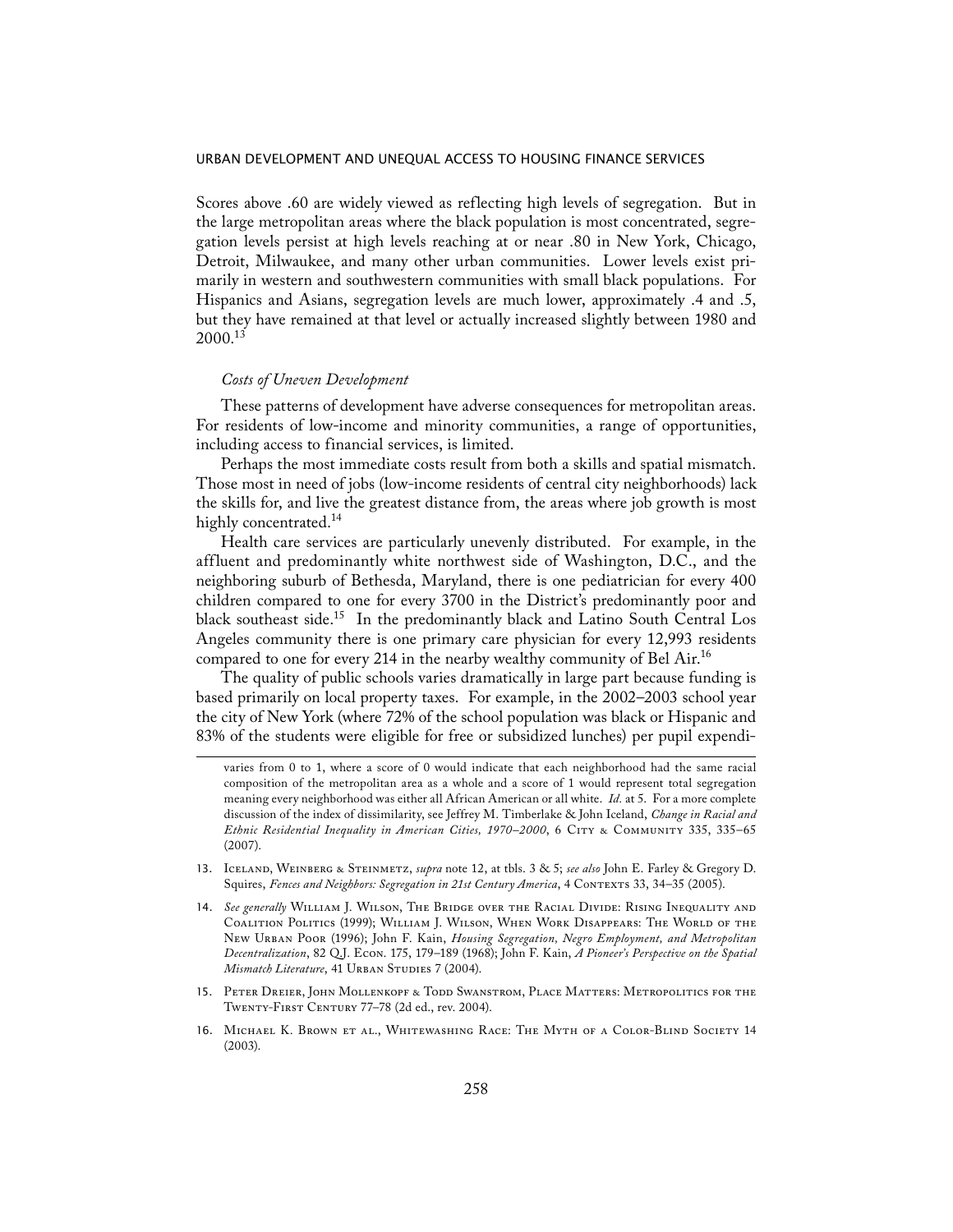tures were \$11,627 compared to \$22,311 in suburban Manhasset (where 9% of the school population was black or Hispanic and 5% qualified for subsidized meals). Similar disparities prevail in most major metropolitan areas.<sup>17</sup>

 When tragedies occur, it is usually low-income and minority communities that are particularly hard hit. Hurricane Katrina is a case in point. Damaged areas in New Orleans from Katrina were 46% black and 21% poor compared to 26% and 15% in other neighborhoods.<sup>18</sup> One year after the storm, 23% of blacks, compared to 13.3% of whites, reported losing a job since Katrina hit.<sup>19</sup> This is consistent with the effects of previous so-called "natural disasters."20

 But it is not just distressed households and poor neighborhoods that pay. Ghettos and barrios in the nation's metropolitan areas undermine the political stability, social development, and economic growth of the entire region. Cities with large poor populations and high levels of concentrated poverty pay more for a range of public services (including education, police, health care, and fire protection), increasing taxes and reducing their ability to attract middle-class families along with the resources they bring. Metropolitan areas with particularly high levels of income inequality grow more slowly than those where income is distributed more equally.<sup>21</sup> In turn, the competitiveness of the nation's economy generally is undercut. Uneven development is costly to all parts of many metropolitan areas and to the U.S. overall in an increasingly global world. $^{22}$ 

### *Uneven Development and Financial Services*

 The restructuring of financial services both reflects and reinforces these patterns of inequality and uneven metropolitan development. A two-tiered system of financial services has emerged, one featuring conventional products distributed by banks and savings institutions primarily for middle- and upper-income, disproportionately white suburban markets, and the other featuring high-priced, often predatory products, offered by such "fringe bankers" as check-cashers, payday lenders, pawnshops,

- 21. Bruce Katz, Brookings Inst., Concentrated Poverty in New Orleans and Other American Cities (2008); Bruce Katz, Vice President and Dir., Metro. Policy Program, Presentation to the Fed. Res. Bank of New York's "Housing in the New Marketplace" Conf.: The New Urban Demographics (Mar. 20, 2003).
- 22. *See* Dreier, Mollenkopf & Swanstrom, *supra* note 15; Dean Baker & Heather Boushey, *Trends in the*  U.S. Economy: The Evolving Role of Minorities, in SEGREGATION: THE RISING COSTS FOR AMERICA (James H. Carr & Nandinee K. Kutty eds., 2008).

<sup>17.</sup> *See* Jonathan Kozol, The Shame of the Nation: The Restoration of Apartheid Schooling in America 321–24 (2005).

<sup>18.</sup> John R. Logan, Brown Univ., The Impact of Katrina: Race and Class in Storm-Damaged NEIGHBORHOODS 7 (2006).

<sup>19.</sup> Louisiana Recovery Auth. Support Found., South Louisiana Recovery Survey: Citizen and Civic Leader Research Summary of Findings 11 (2006).

<sup>20.</sup> *See* Michael P. Powers, *A Matter of Choice: Historical Lessons for Disaster Recovery*, *in* There Is No Such Thing As a Natural Disaster: Race, Class, and Hurricane Katrina 13–14 (Chester Hartman & Gregory D. Squires eds., 2006).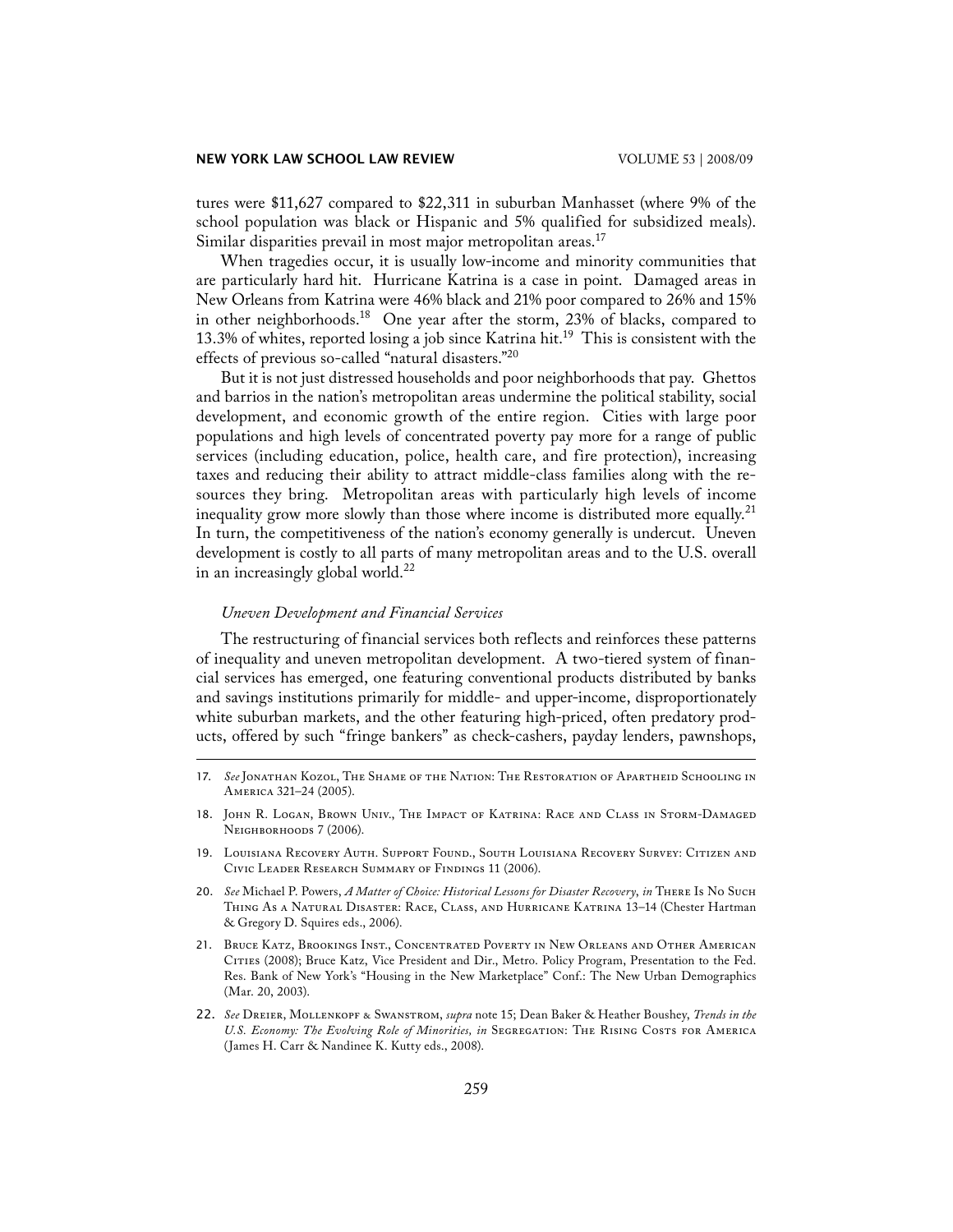and others targeted at low-income and predominantly minority communities concentrated in central cities.<sup>23</sup>

 One of the most dramatic changes in financial services has been the expansion of mortgage products. Just one generation ago most borrowers applied for a conventional loan and were either approved or denied. In recent years there have been dozens, if not hundreds, of products available in the market place. With the advent of risk-based pricing, lenders can offer an array of products priced in most cases according to the risk borrowers pose. So in addition to what was formerly a conventional or traditional fixed-rate thirty-year loan, there are many options including interest only, payment optional, variable rate, and many other loan types.<sup>24</sup> These so-called "nontraditional" mortgages accounted for more than one-third of all mortgage loans during the first nine months of 2006, compared to 2% just six years earlier.<sup>25</sup> The financial and broader economic crises of recent months have translated into less access to credit for many borrowers. Clearly, the proliferation of these new loan products, at least through most of 2006, has been a major contributor to what has become global economic turmoil.

 A consequence of these developments has been a significant increase in highpriced, subprime mortgage loans which enable many families with blemished credit records to obtain a loan and become a homeowner who, just a few years ago, would not have been able to do so. There is no official definition of subprime loans, but basically they are loans to borrowers with blemishes on their credit records who could not qualify for conventional loans. But they are higher priced loans—that is, they involve higher interest rates or fees—to compensate lenders for the higher risk involved.

 Subprime lending expanded exponentially in recent years, increasing homeownership for many families. Between 1994 and 2005, the annual dollar volume of such loans grew from \$35 billion to more than \$600 billion. This represented an increase from 5% to 20% of home-loan originations.<sup>26</sup> Homeownership rates reached record levels in recent years, which many attributed to the availability of subprime loans. But the argument that subprime lending increased homeownership has been challenged by recent research documenting that most subprime loans are for refinancing rather than purchase, and the number of families losing their homes as a result of

- 24. Allen J. Fishbein & Patrick Woodall, Consumer Fed'n of Am., Exotic or Toxic? An Examination of the Non-Traditional Mortgage Market for Consumers and Lenders (2006), *available at* http://www.knowledgeplex.org/showdoc.html?id=379601.
- 25. Kristin Downey, Mortgage Trapped, WASH. Post, Jan. 14, 2007, at F1.
- 26. Robert B. Avery, Kenneth P. Brevoort & Glenn B. Canner, *Higher-Priced Home Lending and the 2005 HMDA Data*, 2006 FED. RES. BULL. A123.

<sup>23.</sup> *See* John Caskey, Fringe Banking: Check-Cashing Outlets, Pawnshops, and the Poor (1994); MERCHANTS OF MISERY: HOW CORPORATE AMERICA PROFITS FROM POVERTY (Michael Hudson ed., 1996); Howard Jacob Karger, Shortchanged: Life and Debt in the Fringe Economy (2005); John P. Caskey, Brookings Inst., Bringing Unbanked Households into the Banking System (2002), *available at* http://www.brookings.edu/es/urban/capitalxchange/article10.htm; David Leonhardt, *Two-Tiered Marketing: Companies Are Tailoring Their Products and Pitches to Two Different Americas*, Bus. Wk., Mar. 17, 1997, at 82.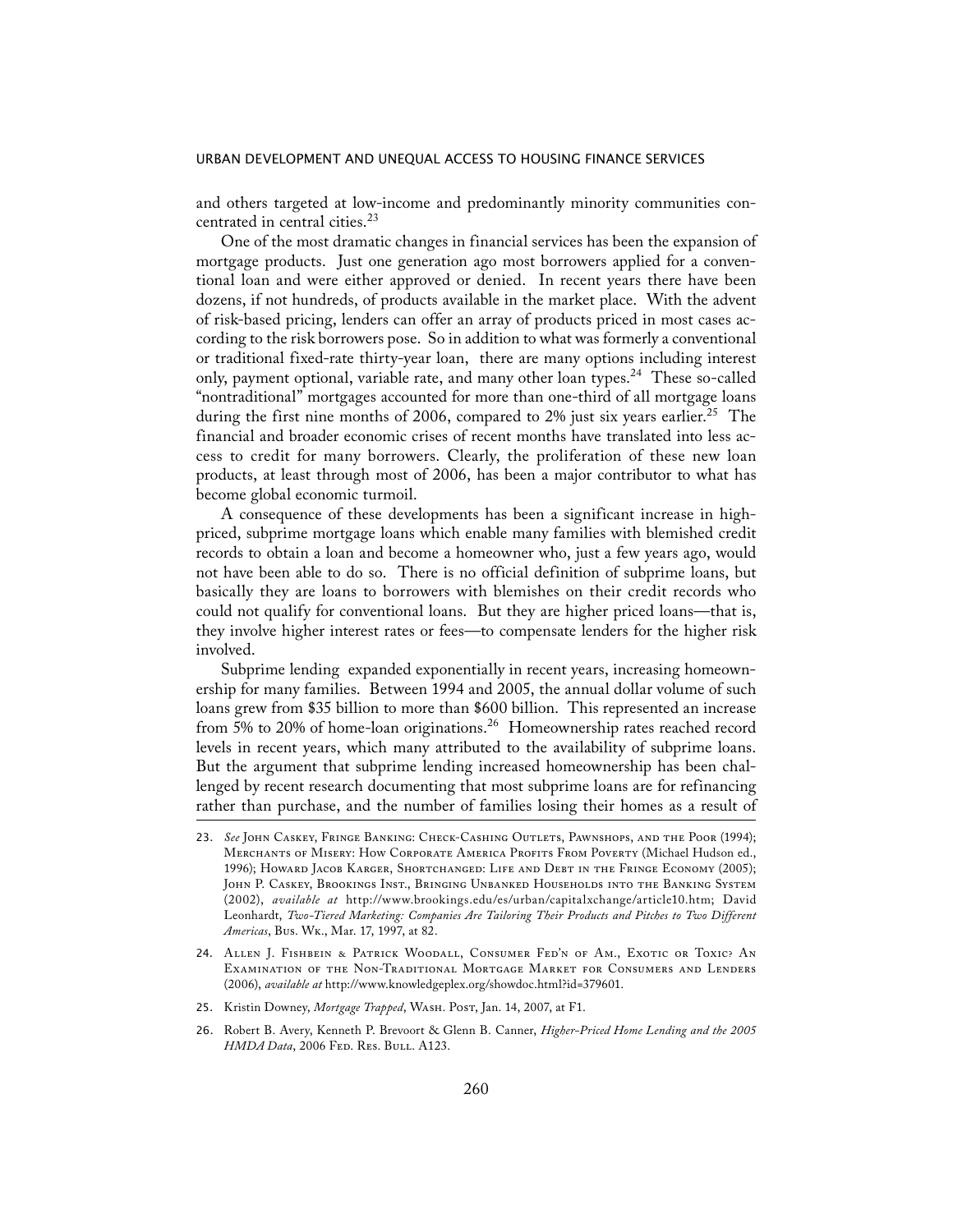#### **NEW YORK LAW SCHOOL LAW REVIEW**  VOLUME 53 | 2008/09

default and foreclosure on these loans, which are often predatory, far exceeds the number who became homeowners.<sup>27</sup>

 If legitimate subprime lending has increased in recent years, it is also the case that many borrowers who would qualify for conventional loans are steered to even higher cost and often predatory loans. While there is no official definition of a predatory loan, most observers recognize that loans with the following characteristics are likely to be problematic:

- interest rates and fees that far exceed the risk posed by the borrower;
- loans with low initial "teaser" rates that adjust rapidly upward within two or three years and quickly become unaffordable for borrowers;
- high pre-payment penalties which trap many borrowers in unaffordable loans;
- loans based on the value of the property with little regard for the borrower's income and, therefore, ability to repay;
- loan flipping whereby a loan is frequently refinanced, generating fees for the lender but no financial benefit for the borrower;
- high balloon payments; and
- negative amortization whereby the loan balance increases as borrowers make payments that are sufficient to cover only a portion of the interest but none of the principal that is due.<sup>28</sup>

 As a result of the debate over predatory practices, lenders were required to publicly report pricing information on selected high-cost loans beginning with their 2004 Home Mortgage Disclosure Act ("HMDA") reports.<sup>29</sup> The HMDA, enacted in 1975, requires most mortgage lenders to disclose the geographic location, income, race, and other information for all loan applicants as well as whether the application was approved or denied. When the Federal Reserve Board analyzed pricing data at the time subprime lending was at or near its peak, researchers found that in 2006, 53.7% of blacks, 46.6% of Hispanics, and 17.7% of whites received high-priced loans.<sup>30</sup> In minority areas, 46.6% obtained high-priced loans compared to 21.7% in white communities.<sup>31</sup>

 The controversy in recent years has focused on the following questions: Has predatory lending increased? Is it targeted at low-income and minority groups? What, if anything, should be done in response? While there is no data specifically

<sup>27.</sup> *See, e*.*g*., Ellen Schloemer, Wei Li, Keith Ernst & Kathleen Keest, Ctr. for Responsible Lending, Losing Ground: Foreclosures in the Subprime Market and Their Cost to Homeowners (2006).

<sup>28.</sup> Elizabeth Renuart, *Housing Policy Debate: Market Failures and Predatory Lending*, 15 Housing Pol'y Debate 467 (2004).

<sup>29.</sup> *See* Avery, Brevoort & Canner, *supra* note 26, at A124. These "selected high-cost loans" are loans where the annual percentage rate exceeded that for Treasury securities of comparable maturities by three percentage points for first lien loans and five percentage points for second lien loans. *Id*. at A126.

<sup>30.</sup> Robert B. Avery, Kenneth P. Brevoort & Glenn B. Canner, *The 2006 HMDA Data*, 93 Fed. Res. Bull. A73, A95 (2007).

<sup>31.</sup> *Id*. at A101.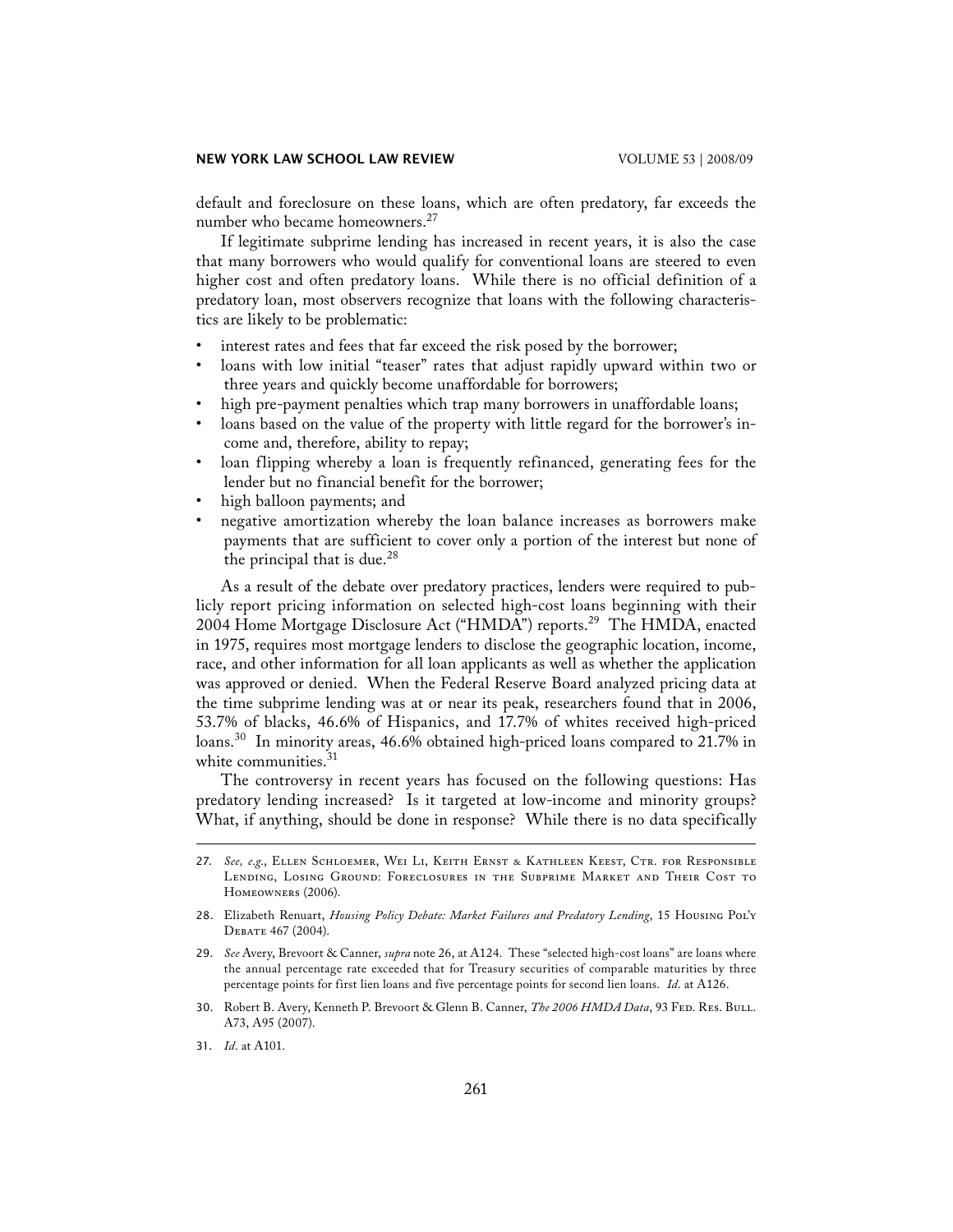on predatory loans, news reports, community advocacy, research, enforcement activity pertaining to the rise, and uneven distribution of subprime loans have all increased dramatically in recent years.<sup>32</sup> Clearly not all subprime loans are predatory, but virtually all predatory loans are in the subprime market.

 The costs of predatory lending are severe. Families can lose their home and their life savings that went into purchasing the home. Short of such a cataclysmic event, predatory lending still costs families a lot of money—according to one estimate \$9.1 billion each year.<sup>33</sup> And the costs are not restricted to unfortunate individual borrowers. Many spill over into the neighborhood and metropolitan area. Subprime lending is concentrated in communities with high unemployment rates and declining housing values, constituting both a cause and effect of those neighborhood characteristics.<sup>34</sup> Econometric research has found that the recent rise in subprime lending is associated with higher foreclosure rates which in turn lead to higher crime rates, reduced property values, and, consequently, lower tax revenues.<sup>35</sup> To illustrate, the 3,750 foreclosures that occurred in Chicago in 1997 and 1998 reduced property values in neighboring homes by over \$598 million, an average of \$159,000 per foreclosure.<sup>36</sup>

 The Federal Reserve reported that 2.11% of residential mortgage loans held by banks were delinquent at the end of 2006, the highest rate since 2002 and at least twice as high as just one year earlier. Accordingly, real estate foreclosure filings have also been high. In April 2007, real estate foreclosure filings were up 62% over the 1.26 million filings in 2006, with more than two million households projected to lose their homes before the current mortgage crisis is over.<sup>37</sup> Several small lenders have failed, and large investors are shying away from investments backed by subprime loans. The explosive subprime mortgage market turned many mortgage bankers and brokers into millionaires seemingly overnight. When the Dow lost

- 32. *See Preserving the American Dream: Predatory Lending Practices and Home Foreclosures: Hearing Before the S. Comm. on Banking, Housing, and Urban Affairs*, 110th Cong. (2007) (statement of Sen. Chris Dodd (D-Conn.), Chairman, S. Comm. on Banking, Housing, and Urban Affairs); Chester Hartman, Predatoriness, and What We Can Do About It, in WHY THE POOR PAY MORE: HOW TO STOP PREDATORY LENDING 203, 204 (Gregory D. Squires ed., 2004) (citing a recent General Accounting Office report); Kristopher M. Rengert, *Editor's Introduction: Market Failures and Predatory Lending*, 15 Housing Pol'y Debate 449 (2004).
- 33. Wei Li & Keith S. Ernst, Ctr. for Responsible Lending, The Best Value in the Subprime MARKET: STATE PREDATORY LENDING REFORMS 2 (2006).
- 34. Anthony Pennington-Cross, *Subprime Lending in the Primary and Secondary Markets*, 13 J. of Housing Res. 31 (2002).
- 35. *See* Dan Immergluck & Geoff Smith, *The External Costs of Foreclosure: The Impact of Single-Family Mortgage Foreclosures on Property Values*, 17 Housing Pol'y Debate 57 (2006); Dan Immergluck & Geoff Smith, *The Impact of Single-Family Mortgage Foreclosures on Neighborhood Crime*, 21 Housing Stud. 851 (2006); Dan Immergluck & Geoff Smith, *Measuring the Effect of Subprime Lending on Neighborhood Foreclosures: Evidence from Chicago*, 40 Urb. Aff. Rev. 362 (2005).
- 36. Immergluck & Smith, *supra* note 35, at 57.
- 37. Peter G. Miller, 2 Million Foreclosure Filings in 2007?, REALTYTRAC, May 31, 2007, http://www. realtytrac.com/contentmanagement.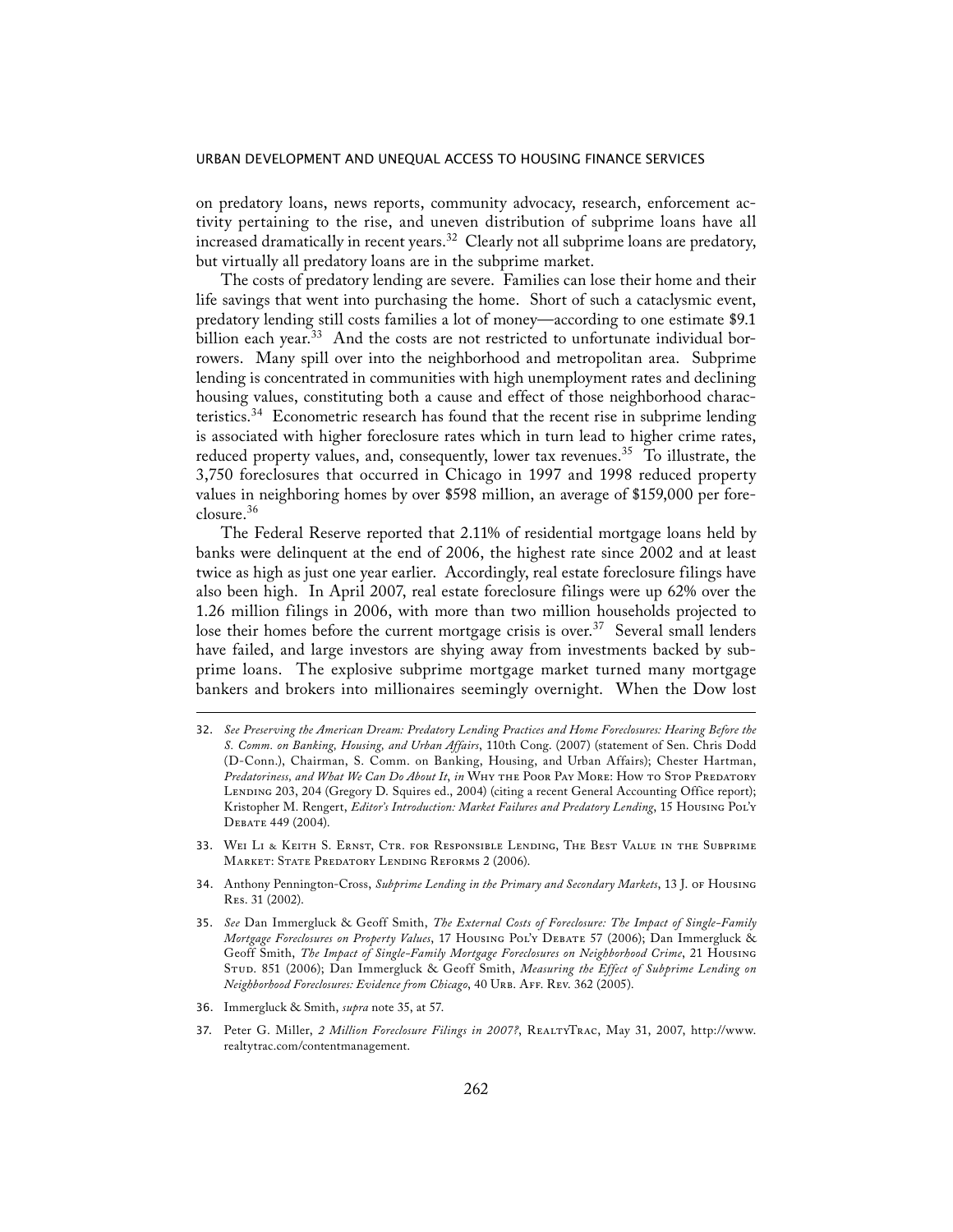more than 400 points one day in March 2007, over 200 points a couple of weeks later in that month, another 1,000 points in early August and another 4,000 points in 2008, at least a portion of those losses were attributable to growing problems in the subprime mortgage industry. And future declines were predicted by many due to continuing problems in the mortgage market. $38$  But even these macro-economic effects are harshest in depressed communities, particularly the Gulf Coast and industrial Midwest. Subprime foreclosure rates in the fourth quarter of 2006 ranged from less than 3% in Washington, D.C., Maryland, and Virginia, to over 7% in Mississippi and over 9% in Indiana, Michigan, and Ohio.<sup>39</sup>

 Borrowers and their communities are taking great risks and paying substantial costs from recent developments in the mortgage market. That is less true for the industry. Originators can charge higher interest rates and fees, thus building additional risk into their business plans. Today most loans are sold in the secondary market, then packaged as securities and sold to investors. Risks, consequently, are spread across several actors. Again, when priced appropriately, originators and investors have profited from the proliferation of mortgage loans as many households and their neighbors have suffered.<sup>40</sup> The question remains: what should be done about the emerging two-tiered financial services industry and uneven development generally?

# *Past, Present, and Future Policy*

 Uneven development of the nation's metropolitan areas and inequities in housing and housing finance markets reflect a range of public policies and private industry practices. Among the factors that have structured the nation's housing markets, particularly the racial and economic composition of neighborhoods, are the following:

- intimidation and violence by neighborhood "improvement" societies to maintain the "character" of communities;
- explicitly discriminatory policies that virtually excluded non-whites from FHA and other government insured loan programs from the 1930s into the 1960s and fueled suburban development at the expense of central cities;
- refusal of real estate and rental agents to provide similar levels of service to white and non-white clients including steering of clients to communities based on their race and that of the neighborhoods;

<sup>38.</sup> Vikas Bajaj, *Freddie Mac Tightens Standards*, N.Y. Times, Feb. 28, 2007, at C1; Vikas Bajaj & Mark Lander, *Mortgage Losses Echo in Europe and on Wall St*., N.Y. Times, Aug. 10, 2007, at A1; Julie Creswell & Vikas Bajaj, *A Mortgage Crisis Begins to Spiral*, *and the Casualties Mount*, N.Y. Times, Mar. 5, 2007, at C1, C4.

<sup>39.</sup> David Cho & Nell Henderson, *Where the Wolf Comes Knocking; Areas Already in Economic Distress Feel Rise in Housing Foreclosures Most*, Wash. Post, Mar. 15, 2007, at D1.

<sup>40.</sup> *Subprime and Predatory Mortgage Lending: New Regulatory Guidance, Current Market Conditions and Effects on Regulated Financial Institutions: Hearing Before the Subcomm. on Financial Institutions and Consumer Credit of the H. Comm. on Financial Servs.*, 110th Cong. 4–7 (2007) (statement of Allen J. Fishbein, Director of Housing and Credit Policy, Consumer Federation of America).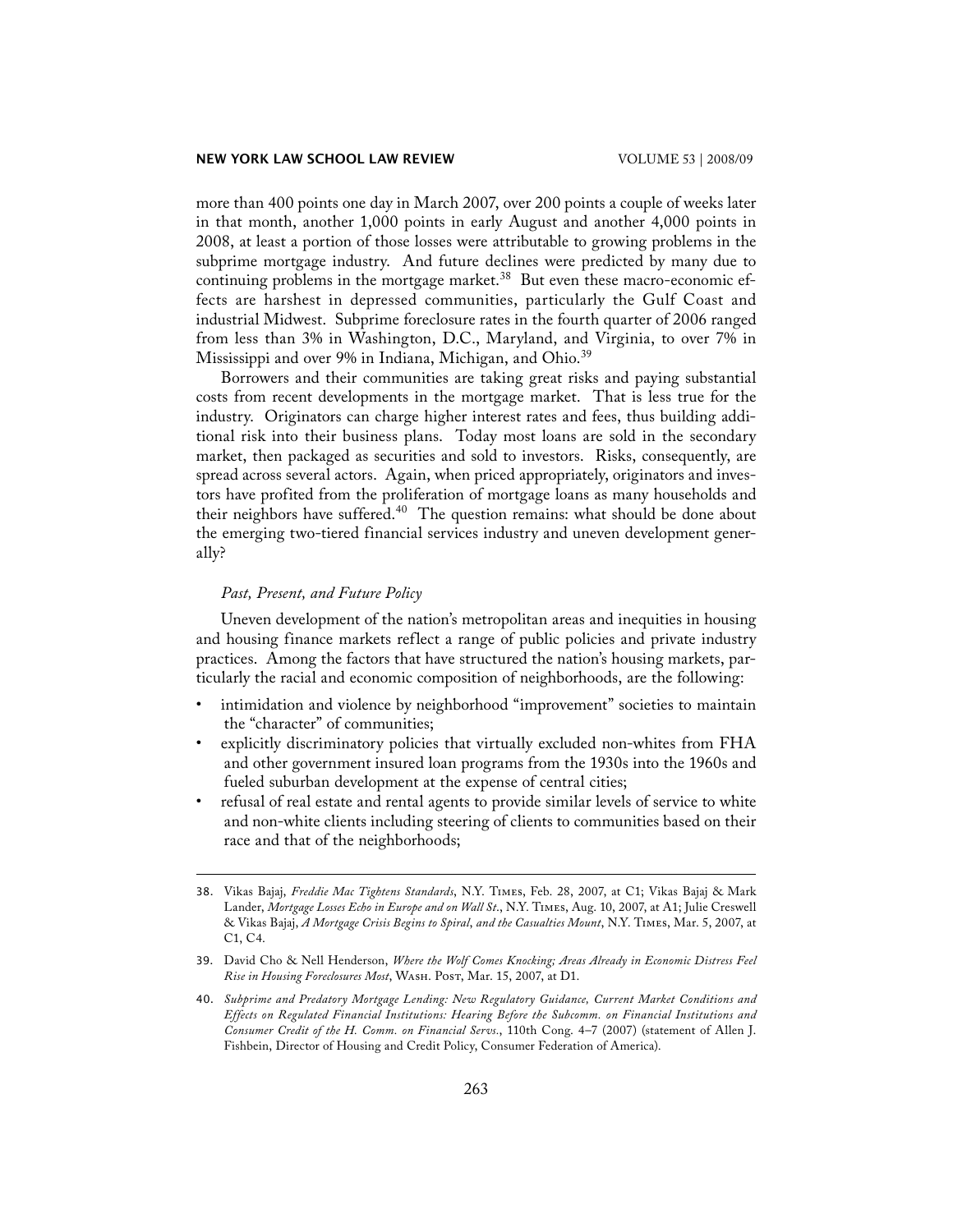- redlining by financial institutions (including the refusal to provide financing for many years and predatory lending more recently);
- concentration of public housing complexes in inner city ghettos and barrios; and
- exclusionary zoning ordinances in most suburbs that limit or prohibit multifamily housing and other affordable housing units.<sup>41</sup>

 Individuals and families do make choices, but in a context not of their own choosing. It is unlikely that any progress will be made in addressing the inequitable access to financial services or exploitative practices generally if the structural sources of inequality are not addressed. If public policies and private practices have shaped the uneven development of metropolitan areas, including uneven access to financial services, then alternative policies and practices can ameliorate those patterns.

 Several politically feasible tools are available to respond to the overall surge in inequality. For example, the federal minimum wage should be indexed to take into consideration the cost of living so that the recent increase that was approved in May 2007 does not continue to lose buying power as it has since the moment it went into effect in July 2007.<sup>42</sup> Living wage ordinances, which mandate even higher wages, generally \$8 to \$10 per hour, frequently with fringe benefits, have been enacted in more than 100 jurisdictions with these rules applying to government contractors and recipients of economic development subsidies. $43$  More jurisdictions should follow this lead. The Earned Income Tax Credit could be expanded to lift more working families out of poverty.<sup>44</sup> Enacting the Employee Free Choice Act, which allows workers to form a union when more than 50% of workers sign a card indicating their desire to do so in lieu of secret elections, would strengthen the role of unions in the U.S. and their positive impact on wage inequality.<sup>45</sup> A more provocative proposal, the Income Equity Act, has been offered by former Minnesota Representative Martin Sabo and would deny corporations tax deductions on any executive compensation exceeding twenty-five times the pay of the firm's lowest paid workers.<sup>46</sup>

- 41. *See* Kenneth T. Jackson, Crabgrass Frontier: The Suburbanization of the United States (1985); Douglas S. Massey & Nancy A. Denton, American Apartheid: Segregation and the Making of the Underclass (1993); David Rusk, Inside Game Outside Game: Winning Strategies for Saving Urban America (1999); The Geography of Opportunity: Race and Housing Choice in Metropolitan America 8 (Xavier de Souza Briggs ed., 2005).
- 42. *See generally* John Atlas & Peter Dreier, *Waging Victory*, Am. Prospect, Nov. 10, 2006, http://www. prospect.org/cs/articles?article=waging\_victory; Neal Peirce, *Congress' Minimum Wage Vote: Prelude to a Better Politics?*, Stateline.org, Jan. 25, 2007, http://www.stateline.org/live/details/ story?contentID=174954.
- 43. Peter Dreier, *Community Organizing for What? Progressive Politics and Movement Building in America*, *in* Transforming the City: Community Organizing and the Challenge of Political Change 237 (Marion Orr ed., 2007).
- 44. *See* Lawrence Mishel, Jared Bernstein & Sylvia Allegretto, The State of Working America, 2004/2005 13 (2005).
- 45. *See* Thomas Kochan & Beth Shulman, Econ. Policy Inst., A New Social Contract: Restoring Dignity and Balance to the Economy 14, 14–16 (2007).
- 46. Peirce, *supra* note 42.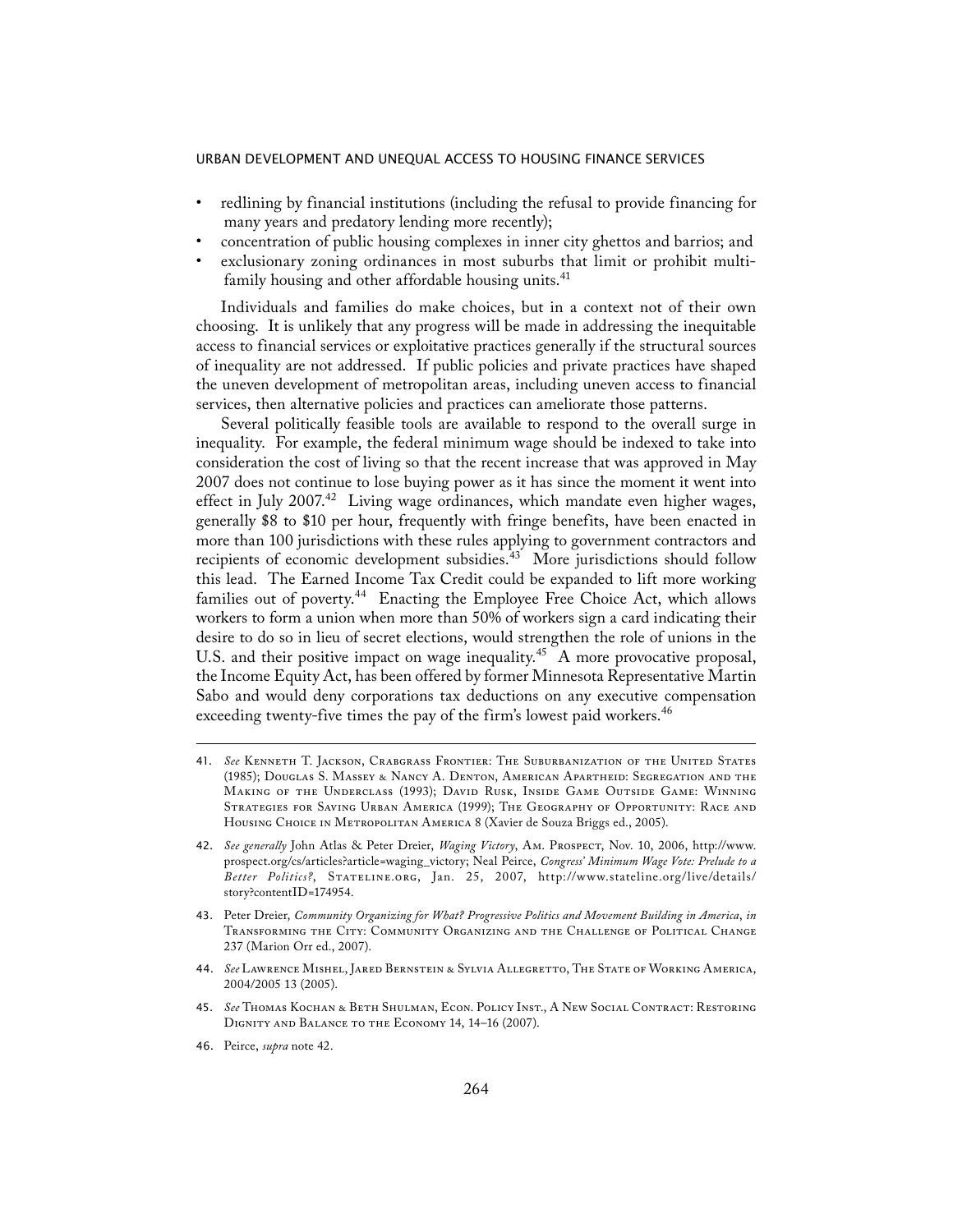## **NEW YORK LAW SCHOOL LAW REVIEW**  VOLUME 53 | 2008/09

 Expansion of several housing and land use policies would also reduce inequality. Inclusionary zoning laws that require developers to set aside a specific share of housing units to meet affordable housing objectives have been implemented in dozens of cities.47 Tax-based revenue sharing, whereby a portion of the increasing property tax revenues in prosperous neighborhoods is used to invest in housing and other community development initiatives in distressed areas, has been implemented in Minnesota.48 Mobility programs have enabled thousands of families to leave ghettos and barrios for more prosperous outlying urban and suburban communities where they found safer neighborhoods, better schools, and better job prospects.<sup>49</sup>

 Policies directed specifically at financial service providers are also required. Electronic banking makes it more cost-effective for mainstream institutions to serve the unbanked and out-compete the fringe bankers. Carefully targeted financial incentives, including tax breaks or CRA credit (see below), would encourage more banks to do so.<sup>50</sup> Community development finance institutions, which received incentives to serve traditionally underserved markets, appear to be doing just that. Such initiatives should be expanded.<sup>51</sup>

While financial literacy programs for consumers are helpful,<sup>52</sup> more aggressive efforts to redirect the activities of mainstream financial institutions are essential to complement the efforts of alternative services, along with newfound consumer education. The CRA, a federal ban on redlining that requires mortgage lenders to ascertain and be responsive to the credit needs of their entire service areas, including low- and moderate-income communities, should be strengthened to provide sanctions for those that engage in predatory practices and credit for those that pursue equitable lending in their communities. Lender CRA records are taken into consideration when they submit applications to their regulators to merge with or purchase another institution or make any significant change in their business operation. Evaluation of CRA performance and its impact on such applications should reflect efforts to provide fair, equitable credit and to combat predatory lending. Currently

<sup>47.</sup> Rusk, *supra* note 41 (arguing that state legislatures must set new "rules of the game" requiring housing policies to ensure that all new developments have their fair share of low- and moderate-income housing).

<sup>48.</sup> Myron Orfield, American Metropolitics: The New Suburban Reality (2002).

<sup>49.</sup> John Goering & Judith D. Feins, Choosing a Better Life?: Evaluating the Moving to Opportunity Social Experiment (2003); Alexander Polikoff, Waiting for Gautreaux: A STORY OF SEGREGATION, HOUSING, AND THE BLACK GHETTO (2006); LEONARD S. RUBINOWITZ & James E. Rosenbaum, Crossing the Class and Color Lines: From Public Housing to White Suburbia (2000).

<sup>50.</sup> *See* Michael S. Barr, *Banking the Poor*, 21 Yale J. on Reg. 121, 221–36 (2004).

<sup>51.</sup> *See* Howard Karger, Shortchanges: Life and Debt in the Fringe Economy (2005).

<sup>52.</sup> *Id*.; *Home Mortgage Data: Hearing Before the Subcomm. on Financial Institutions and Consumer Credit of the H. Comm. on Financial Services*, 109th Cong. (2006) (statement of Douglas Duncan, Senior Vice President, Research and Business Development and Chief Economist, Mortgage Bankers Association).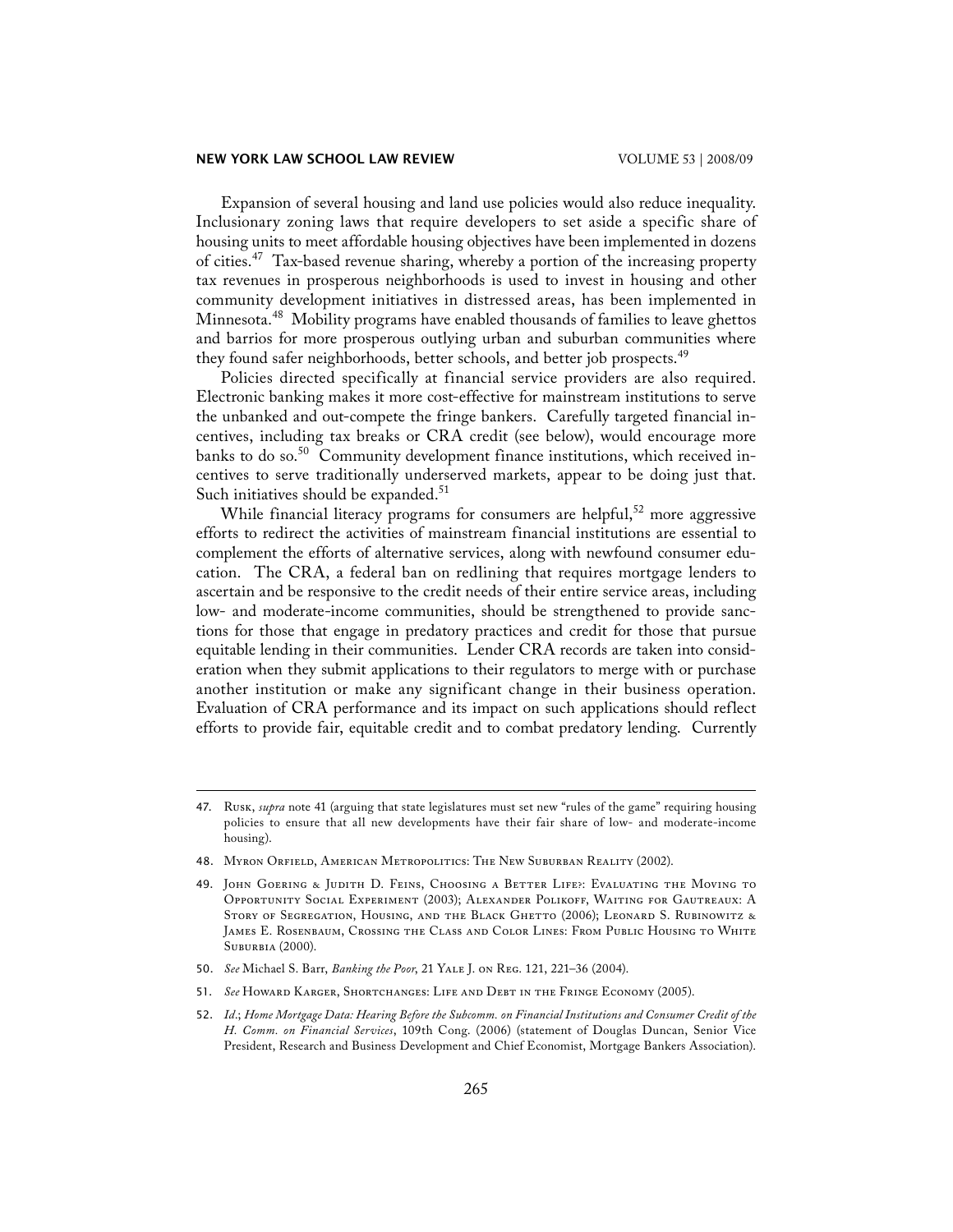the CRA applies only to federally-chartered depositories (e.g., banks and thrifts).<sup>53</sup> This statute should be expanded to cover credit unions, independent mortgage bankers, insurers, and other entities that now account for well over half of all mortgage loans. The Community Reinvestment Modernization Act of 2007, introduced by Eddie Bernice Johnson (D-Tex.) and Luis Gutierrrz (D-Ill.), would accomplish this objective. In addition, the Home Mortgage Disclosure Act, which facilitates enforcement of CRA, should be expanded to include pricing information on all  $loans.<sup>54</sup>$ 

 A strong national anti-predatory lending law should also be enacted. Currently thirty-six states and Washington, D.C., along with seventeen other local jurisdictions have such laws, leaving most consumers in other states less protected.<sup>55</sup>

 No doubt, more aggressive enforcement of fair housing and fair lending laws would also increase fair access to credit and banking services generally.<sup>56</sup> More provocatively, federal subsidies for homeownership (e.g., income tax deductions for mortgage interest and property taxes paid) could be withheld in segregated communities until their racial composition more closely approximated the region of which they are a part, thus making the fact of segregation, rather than the presence of nonwhites, the problem to be solved.<sup>57</sup>

 A more fundamental change would be to place a duty of suitability on lenders requiring them to recommend loan products that are most appropriate for borrowers given their financial situation (reducing the likelihood of default and foreclosure), similar to rules that currently apply to securities brokers and financial planners. This, in essence, would shift at least some of the burden from individual consumers to lenders themselves to assure compliance with fair lending and anti-predatory lending rules. Some states are already moving in this direction by prohibiting those loan products and services that do not provide a net tangible benefit to the borrowers.<sup>58</sup>

- 54. *See* John Taylor & Josh Silver, *The Community Reinvestment Act at 30: Looking Back and Forward*, 53 N.Y.L. Sch. L. Rev. 203 (2008). Rep. Johnson and Rep. Gutierrez plan to introduce the Community Reinvestment Act Modernization Act of 2009 in January 2009. "Dear Colleague" e-mail from Rep. Eddie Bernice Johnson to John Taylor, President and CEO of the National Community Reinvestment Coalition (Nov. 19, 2008) (on file with New York Law School Law Review).
- 55. *Subprime and Predatory Lending: New Regulatory Guidance, Current Market Conditions, and Effects on Regulated Financial Institutions: Hearing Before the Subcomm. on Financial Institutions and Consumer Credit of the H. Comm. on Financial Services*, 110th Cong. (2007) (statement of Steve Antonakes, Massachusetts Commissioner of Banks); *see also* Mortgage Bankers Assoc., Suitability—Don't Turn Back the Clock on Fair Lending and Homeownership Gains 11 (2007).
- 56. *See generally* Stephen Ross & John Yinger, The Color of Credit: Mortgage Discrimination, Research Methodology, and Fair-Lending Enforcement 15–95 (2002).
- 57. *See* James W. Loewen, Sundown Towns: A Hidden Dimension of American Racism 442–46 (2006).
- 58. *See* Steve Covington, *Predatory Lending's New Frontier*, Mortgage Banking, Sept. 2005, http://www. mbaa.org/files/Conferences/2006/Non-Prime/PredatoryLendingsNewFrontier.pdf; *see also* Kathleen

<sup>53.</sup> *See* Richard Marsico, *The 2004–2005 Amendments to the Community Reinvestment Act Regulations: For Communities, One Step Forward and Three Steps Back*, 39 Clearinghouse Rev. 534, 534–45 (2006).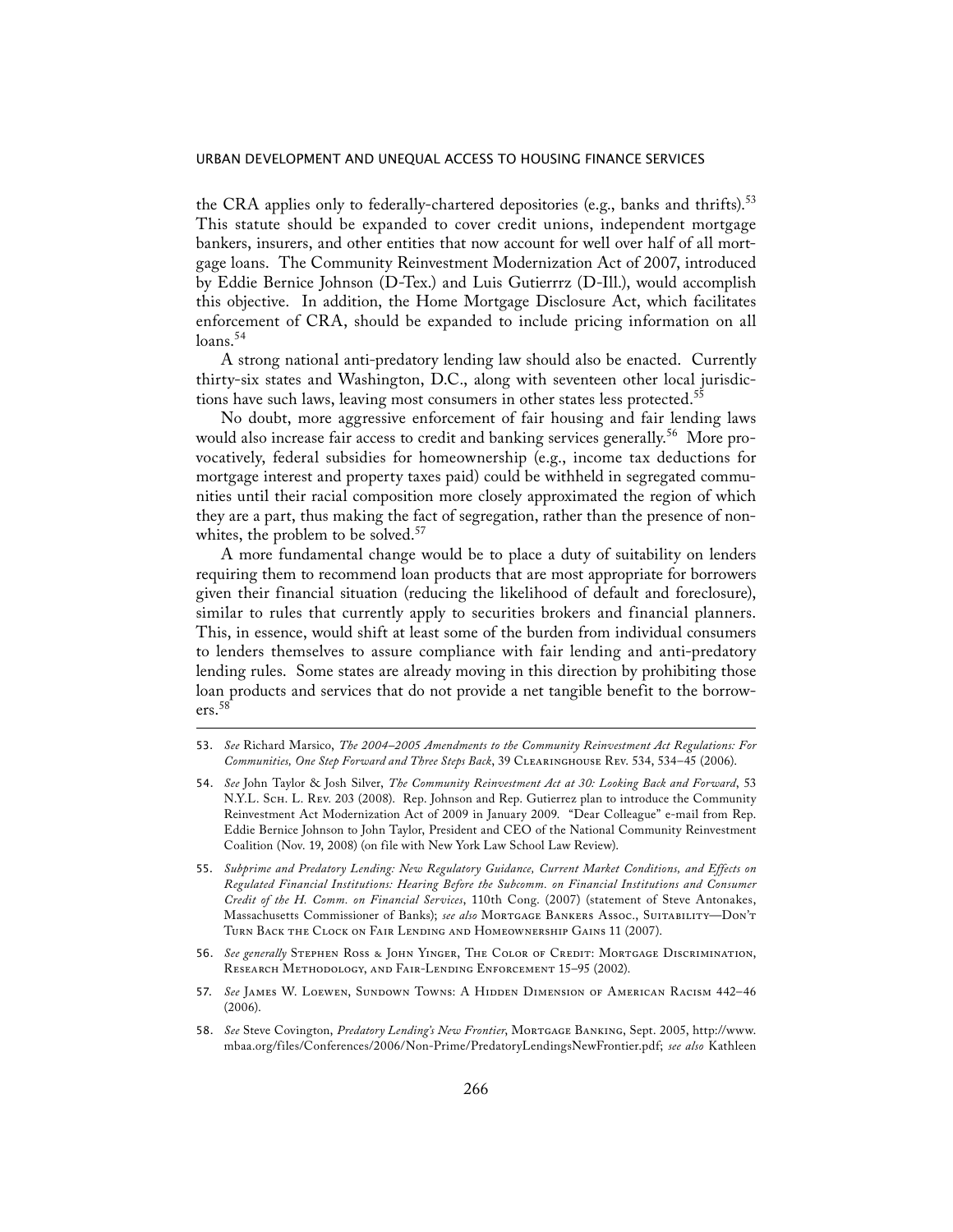#### **NEW YORK LAW SCHOOL LAW REVIEW VOLUME 53 | 2008/09**

 In recent years several community groups and national membership organizations and networks have effectively challenged and changed the behavior of the financial services industry. Groups like the Association of Community Organizations for Reform Now ("ACORN"), the National Community Reinvestment Coalition ("NCRC"), the National Training and Information Center ("NTIC"), the National Fair Housing Alliance ("NFHA"), and others have secured access to financial services for markets that have long been underserved or exploited by the industry.<sup>59</sup> For example, ACORN estimated that between 1995 and 2004 it generated more than \$6 billion for low-income communities through its CRA organizing efforts and another \$6 billion from its anti-predatory lending campaigns.<sup>60</sup> Adding its work to create living wage ordinances, develop affordable housing, and reform various public services, ACORN pegs its return to low-income communities at more than \$15 billion.<sup>61</sup> Using leverage provided by the federal Community Reinvestment Act, the NCRC estimates that more than \$4.7 trillion in new loans have been secured for low-income and minority markets since the statute was enacted in 1977 largely in response to community organizing efforts.<sup>62</sup> Under authority provided by the FHA, the NFHA estimated that non-profit advocacy groups generated \$225 million for plaintiffs since 1990.

 But future advances will likely require even stronger coalitions. There are a number of logical partners that come to mind, some of whom are already working with these community organizations. Organized labor, church groups, members of the local media, some elected officials (e.g., mayors whose cities are losing tax revenues from predatory lending), foundations, and many others have begun to collaborate in effective efforts to extend recent successes in democratizing access to financial services.<sup>63</sup>

 In what may be a sign of things to come, in January 2008, the city of Baltimore sued Wells Fargo Bank for targeting minority neighborhoods for predatory loans, thus constituting the first lawsuit filed by a municipality seeking to recover the costs associated with the resulting high foreclosure rates caused by such racially discriminatory lending practices (e.g., lost tax revenues, added fire and police costs, court

- 61. *Id*. at 2.
- 62. See Fed. Res. Bank of Cleveland, 30th Anniversary of the Community Reinvestment Act 5 (2007), *available at* http://www.clevelandfed.org/Our\_Region/Community\_Development.
- 63. *See* Peter Dreier, *The Future of Community Reinvestment: Challenges and Opportunities in a Changing Environment*, 69 J. Am. Planning Ass'n 341, 342 (2003).

Engel & Patricia A. McCoy, *A Tale of Three Markets: The Law and Economics of Predatory Lending*, 80 Tex. L. Rev. 1255, 1281–84 (2002); Patricia A. McCoy, *A Behavioral Analysis of Predatory Lending*, 38 Akron L. Rev. 725, 725–39 (2005).

<sup>59.</sup> Organizing Access to Capital: Advocacy and the Democratization of Financial INSTITUTIONS (Gregory D. Squires ed., 2002).

<sup>60.</sup> Lisa Ranghelli, ACORN, The Monetary Impact of ACORN Campaigns: A Ten-Year Retrospective, 1995–2004 12 (2006), *available at* http://www.acorn.org/fileadmin/Reports/ ACORN\_Wins\_Report.pdf.